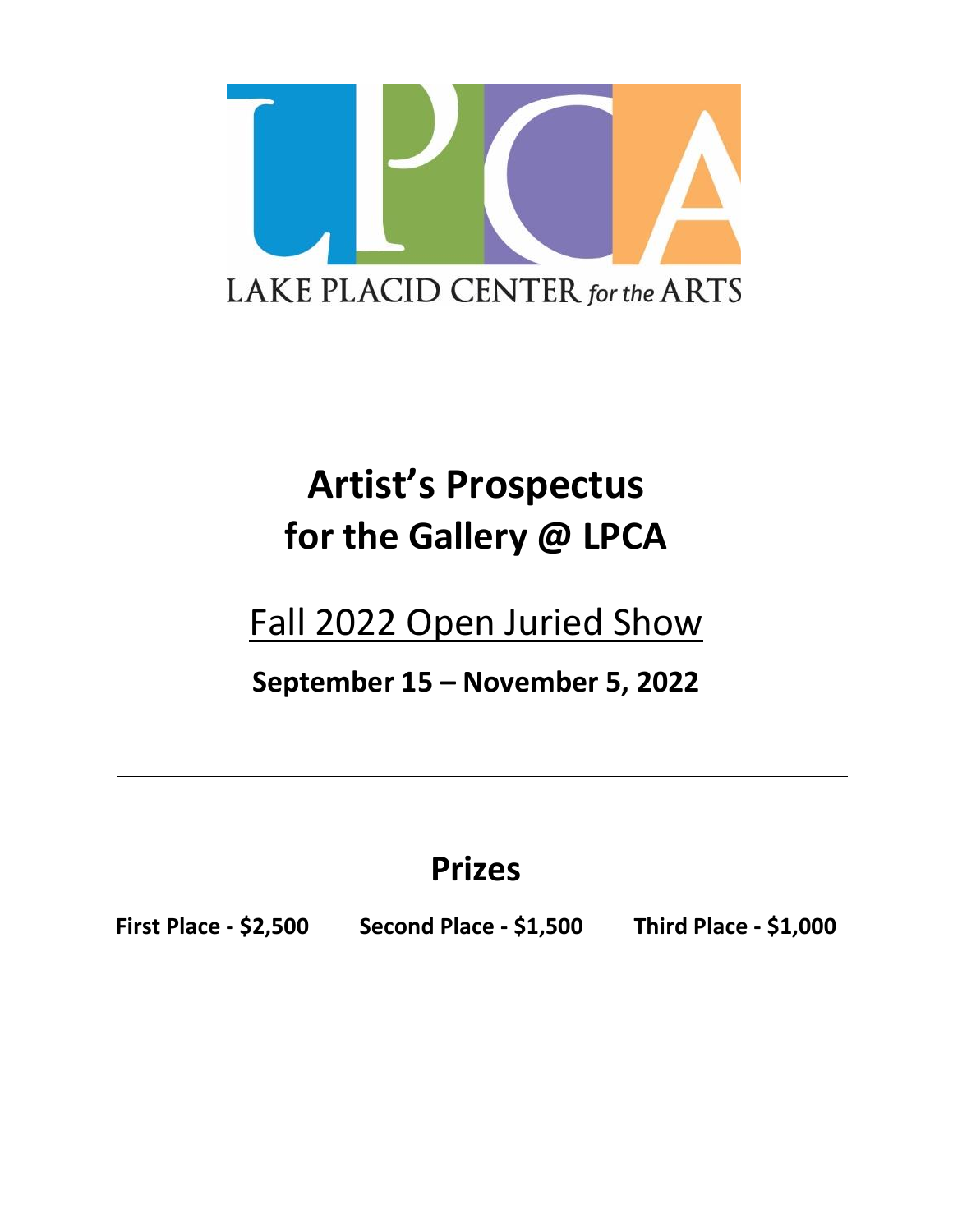### **Open Juried Show Exhibition Calendar**

#### About the Open Juried Show

The Gallery @ LPCA is proud to showcase, highlight and celebrate the best that an artist has to offer in the annual Gallery @ LPCA Open juried Art exhibition. Artists are welcome to submit work in any style, genre, or subject matter.

The Gallery @ LPCA will be accepting digital submissions only. We understand that for some, technology may be a barrier for participation. We are happy to provide technical assistance or answer any questions you may have. Contact Anya Villeneuve by email at [anya@lakeplacidarts.org](mailto:anya@lakeplacidarts.org) or by phone at 518-523-2512 ext. 1000.

#### **Sunday, August 21 – Saturday, August 27, 2022**

Online registration is open. https://lakeplacidarts.formstack.com/forms/open\_juried\_show\_22

### **Monday, August 29, 2022**

Jurying occurs.

#### **Wednesday, August 31, 2022**

Accepted work will be posted to the Lake Placid Center for the Arts' website by noon. No phone calls please.

#### **Thursday, September 8 - Saturday, September 10, 2022**

*Drop-off* of artwork during gallery hours which will be Thursday, September 8 – Saturday, September 10 from 1 pm to 5 pm. If you are *mailing* your art to the LPCA, we encourage you to get it out in the mail soon after accepted works are announced to ensure it arrives on time for hanging. It is the responsibility of each artist to ensure artwork arrives at the LPCA during this time period.

#### **Thursday, September 15, 2022**

Opening reception from 5 pm to 7 pm.

**Saturday, November 5, 2022**

Exhibition concludes.

#### **Thursday, November 10 – Saturday, November 12, 2022**

Artists should make arrangements to pick up work during our gallery hours Thursday, November 10 – Saturday, November 12 from 1 pm to 5 pm. If you are unable to make the pickup dates, contact Anya Villeneuve at (518) 532-2512 ext. 1000 or email [anya@lakeplacidarts.org](mailto:anya@lakeplacidarts.org) to arrange for an alternate pick-up date.

Unclaimed works remaining past the pickup dates are subject to a \$1 per piece per day storage fee.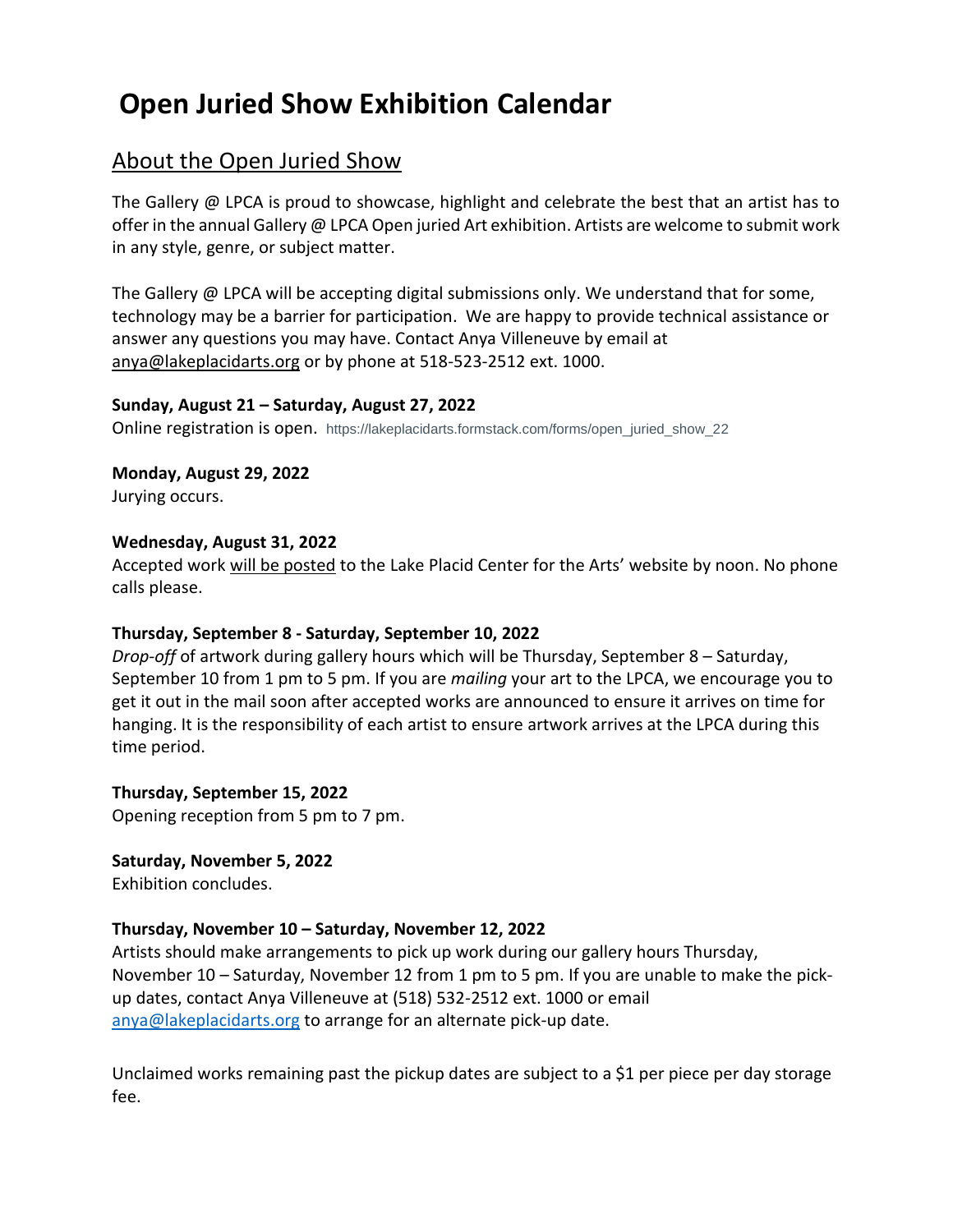## **Selections & Awards**

### **Criteria of Evaluation:**

- Quality of work
- Originality
- Overall presentation (framing/matting)

#### **Jurors:**

The LPCA will be selecting two jurors for each show that are prominent members of the Adirondack art community and will be announced at a later date.

## **Eligibility & Restrictions**

Eligibility:

- Open to all artists/mediums including, but not limited to, photography, sculpture, painting, drawing, fiber, ceramics, woodcrafts, jewelry, prints and constructions.
- Work submitted should not have been previously exhibited in any capacity at the Gallery @ LPCA.
- Priority will be given to work produced in the last two years; however, all work will be eligible and juried.
- Eligible work can be in any media executed by artists 16 years or older.
- Submitted work must be available for exhibition during the entire duration of the exhibit. Artists removing work prior to the close of the exhibition will be subject to a \$150 penalty due when the artwork is removed.
- Work does not have to be for sale to be eligible, but each piece of art must have a price or value noted on the entry form.
- For each piece submitted there will be a \$15 entry fee. Artists may submit up to four works per show.
- The LPCA puts no restrictions on content including nudity. However, the LPCA reserves the right to temporarily remove the piece from exhibition during times when underage patrons are in the facility.

Presentation:

- Work on paper must be framed and wired for hanging. Sawtooth or clip hangers are not allowed. No screws may be used to hang artwork.
- Wall pieces must be limited to 50 pounds per piece.
- Works on paper should be covered with glass or Plexiglass unless UV protection has been used during the creation of the work. The Lake Placid Center for the Arts will not be responsible for damage to glass or artwork from improperly framed work.
- The Lake Placid Center for the Arts reserves to the right at all times to exclude any work that presents complex exhibition problems. If the work is deemed too complex to adequately present, a refund of the entry price will be issued.